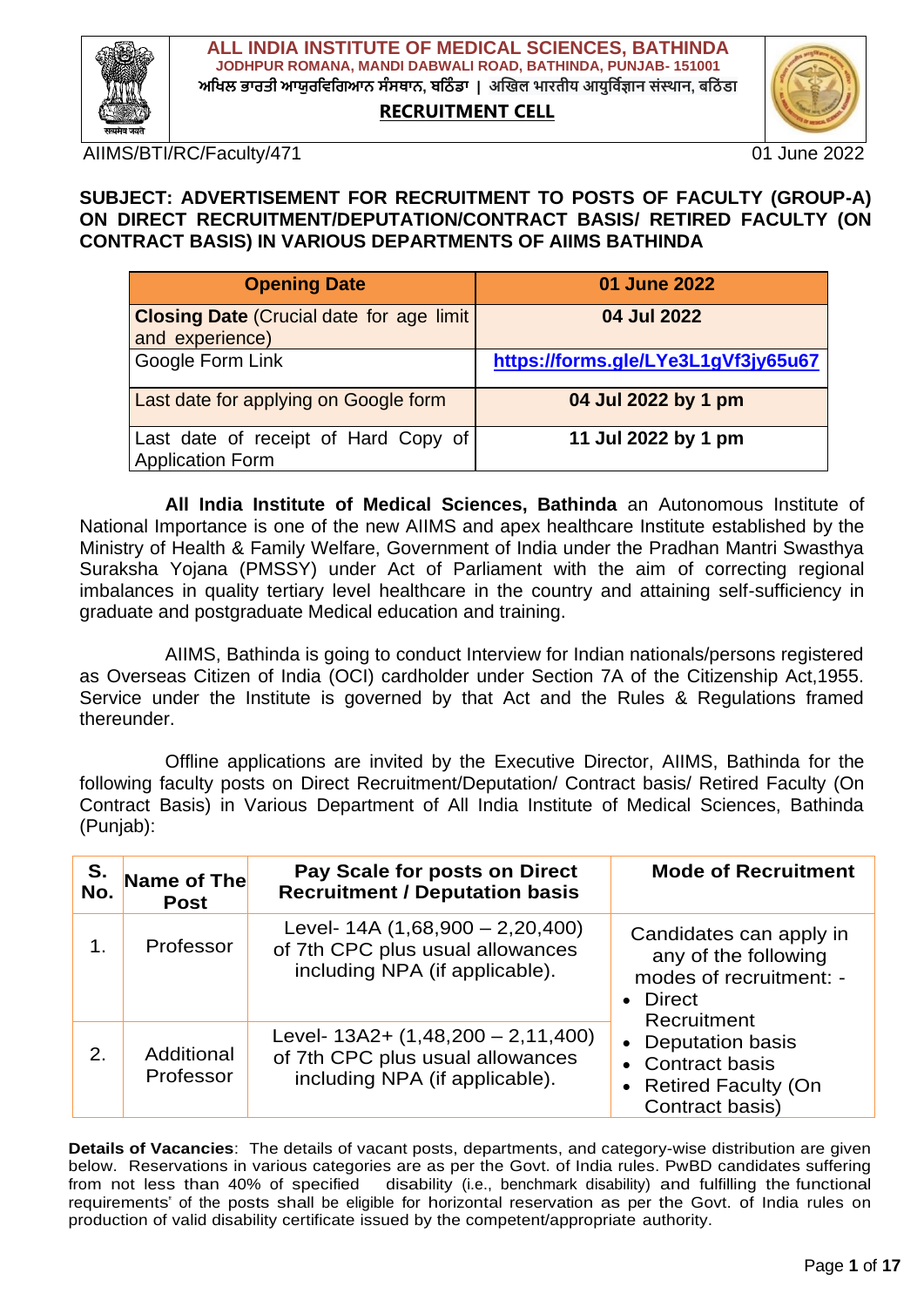| <b>Details of Vacancies: Professor</b> |                                                   |                          |                              |                          |                          |                              |              |
|----------------------------------------|---------------------------------------------------|--------------------------|------------------------------|--------------------------|--------------------------|------------------------------|--------------|
| <b>S. No.</b>                          | <b>Name of the Department</b>                     | <b>UR</b>                | <b>OBC</b>                   | <b>SC</b>                | <b>ST</b>                | <b>EWS</b>                   | <b>Total</b> |
| 1.                                     | Anesthesiology                                    | $\mathbf{1}$             | 1                            |                          |                          |                              | $\mathbf{2}$ |
| 2.                                     | Cardiology                                        | $\mathbf{1}$             | $\overline{\phantom{a}}$     | $\overline{\phantom{a}}$ | $\overline{\phantom{a}}$ | $\qquad \qquad \blacksquare$ | 1            |
| 3.                                     | <b>CTVS</b>                                       | $\mathbf 1$              | $\qquad \qquad \blacksquare$ |                          |                          |                              | 1            |
| 4.                                     | <b>General Surgery</b>                            |                          | 1                            |                          |                          |                              | 1            |
| 5.                                     | <b>Hospital Administration</b>                    | $\overline{\phantom{a}}$ | $\overline{\phantom{a}}$     | 1                        | $\overline{\phantom{a}}$ | $\overline{a}$               | 1            |
| 6.                                     | Nephrology                                        | $\mathbf 1$              |                              |                          |                          |                              | 1            |
| 7.                                     | Neurology                                         | $\mathbf 1$              |                              |                          |                          |                              | 1            |
| 8.                                     | Orthopaedics                                      | $\mathbf 1$              | $\overline{\phantom{a}}$     | $\overline{\phantom{a}}$ | $\blacksquare$           | $\qquad \qquad \blacksquare$ | 1            |
| 9.                                     | Paediatric Surgery                                | $\overline{\phantom{a}}$ | $\mathbf{1}$                 |                          |                          |                              | 1            |
| 10.                                    | Paediatrics                                       |                          |                              | 1                        |                          |                              | 1            |
| 11.                                    | Radiology                                         | $\overline{\phantom{a}}$ | $\mathbf{1}$                 |                          | $\blacksquare$           |                              | 1            |
| 12.                                    | <b>Radiation Therapy</b>                          | $\mathbf 1$              | $\overline{\phantom{a}}$     |                          | $\overline{\phantom{a}}$ |                              | 1            |
| 13.                                    | Urology                                           | $\mathbf 1$              |                              |                          |                          |                              | 1            |
|                                        | <b>Total</b>                                      | 8                        | $\overline{\mathbf{4}}$      | $\mathbf{2}$             | $\mathbf 0$              | $\mathbf 0$                  | 14           |
|                                        | <b>Details of Vacancies: Additional Professor</b> |                          |                              |                          |                          |                              |              |
| <b>S. No.</b>                          | <b>Name of the Department</b>                     | <b>UR</b>                | <b>OBC</b>                   | <b>SC</b>                | <b>ST</b>                | <b>EWS</b>                   | <b>Total</b> |
| 1.                                     | Dermatology                                       | $\mathbf 1$              | $\overline{\phantom{a}}$     |                          | $\overline{\phantom{a}}$ | $\qquad \qquad \blacksquare$ | 1            |
| 2.                                     | Neonatology                                       | $\mathbf 1$              |                              | $\blacksquare$           | $\blacksquare$           |                              | $\mathbf 1$  |
| 3.                                     | Neurology                                         | $\mathbf 1$              | $\overline{\phantom{a}}$     |                          | $\overline{\phantom{a}}$ | -                            | $\mathbf 1$  |
| 4.                                     | <b>Nuclear Medicine</b>                           | $\overline{\phantom{a}}$ |                              | 1                        | $\overline{\phantom{a}}$ |                              | 1            |
| 5.                                     | Paediatrics                                       | $\overline{\phantom{a}}$ | $\mathbf{1}$                 | $\overline{\phantom{a}}$ | $\overline{\phantom{a}}$ | $\qquad \qquad \blacksquare$ | 1            |
| 6.<br><b>Radiation Therapy</b>         |                                                   |                          | $\mathbf{1}$                 | $\blacksquare$           | $\overline{\phantom{a}}$ | $\qquad \qquad \blacksquare$ | $\mathbf 1$  |
|                                        | <b>Total</b>                                      | $\mathbf{3}$             | $\mathbf{2}$                 | 1                        | $\mathbf 0$              | $\mathbf 0$                  | 6            |

**Note:** As per the Govt. of India rules, EWS vacant posts will not be carried forward/or considered as backlog vacancy in case unfilled. Hence, **other category candidates may be allowed provisionally to apply** for such posts subject to condition that they will be considered for such post as an UR **Candidate and** only if the EWS category post(s) is/are otherwise not filled.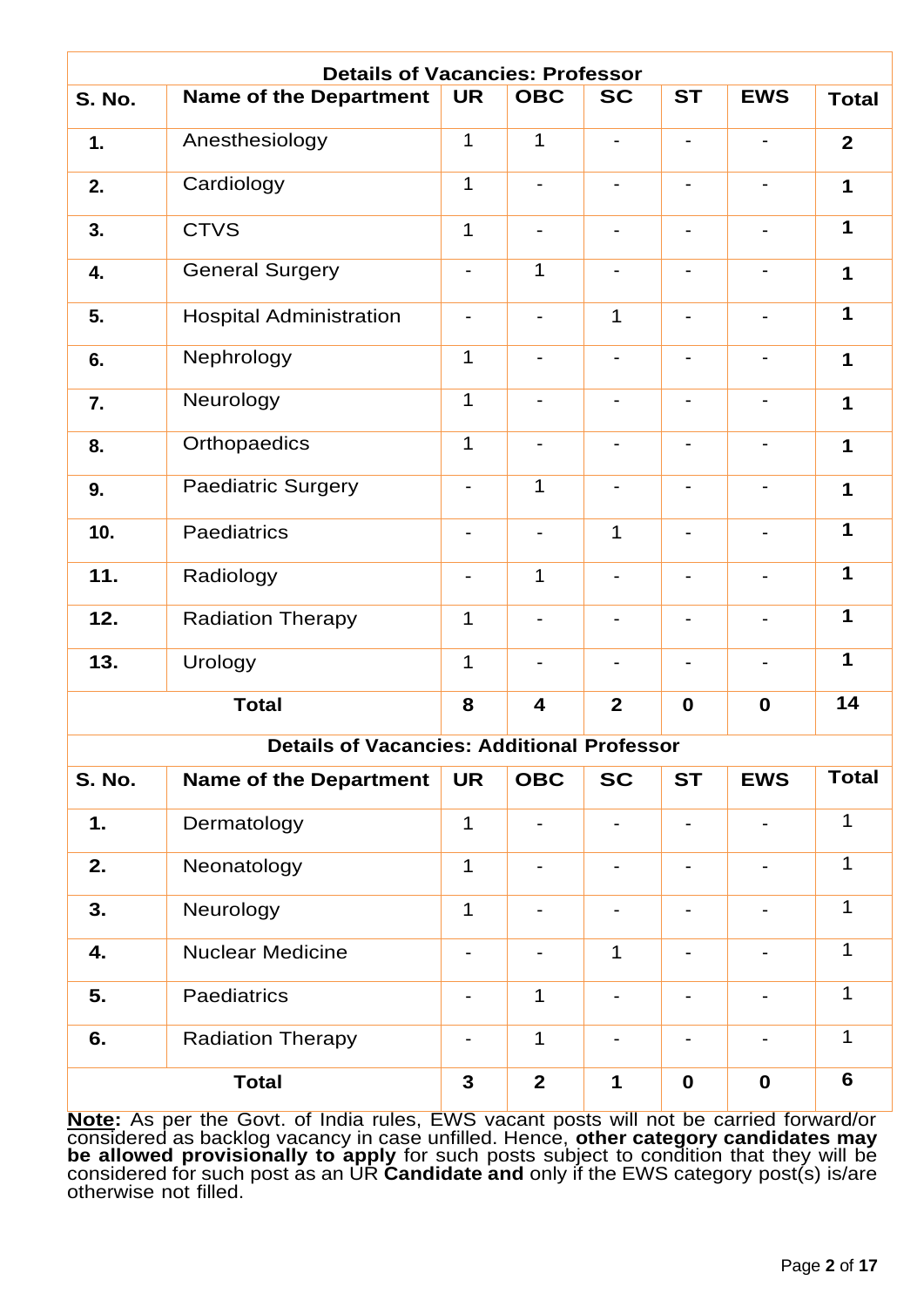# **Essential Eligibility Criteria:**

|    | <b>S. No Name of Post</b> | <b>Qualification/Experience</b>                                                                                                                                                                                                                                                                                                                                                                                                                                                                                                                                                                                                                                                                                                                                                                                                                                                                                                                                                                                                                                                                                                                                                                                                                                                                                                                                                                                                                                                                                                           |
|----|---------------------------|-------------------------------------------------------------------------------------------------------------------------------------------------------------------------------------------------------------------------------------------------------------------------------------------------------------------------------------------------------------------------------------------------------------------------------------------------------------------------------------------------------------------------------------------------------------------------------------------------------------------------------------------------------------------------------------------------------------------------------------------------------------------------------------------------------------------------------------------------------------------------------------------------------------------------------------------------------------------------------------------------------------------------------------------------------------------------------------------------------------------------------------------------------------------------------------------------------------------------------------------------------------------------------------------------------------------------------------------------------------------------------------------------------------------------------------------------------------------------------------------------------------------------------------------|
| 1. | <b>Professor</b>          | <b>Essential:</b><br>1. A medical qualification included in the I or II schedule or part<br>If of the third schedule to the Indian medical council Act of<br>1956 (Persons possessing qualifications included in part II of<br>third schedule should also fulfill the condition specified in<br>section 13(3) of the Act.)<br>2. A post graduate qualification e.g., MD/MS or a recognized<br>equivalent<br>thereto<br>qualification<br>the<br>respective<br>in<br>discipline/subject.<br><b>Experience:</b><br>Fourteen years teaching and/or research experience in a<br>recognized institution in the subject of specialty after obtaining<br>the qualifying degree of M.D./M.S. or qualification recognized<br>equivalent thereto.<br><b>Essential for Super Specialty disciplines:</b><br>1. Same as essential criteria 1 & 2 for Professor stated above.<br>2. D.M. in the respective discipline/subject for medical super<br>specialties and M.Ch. in the respective discipline/subject for<br>surgical super specialties (2 years or 3 years or 5 years<br>recognized course) or a qualification recognized equivalent<br>thereto.<br><b>Experience:</b><br>Twelve years teaching and/or research experience in a recognized<br>institution in the subject of specialty after obtaining the qualifying<br>degree of D.M./M.Ch. (2 years after MD/MS or 5 years recognized<br>course after MBBS) or qualification recognized equivalent thereto.<br><b>OR</b><br>Eleven years teaching and/or research experience is necessary for |
|    |                           | the candidates after obtaining the 3 years recognized degree of<br>D. M./M.Ch. or qualification recognized equivalent thereto.                                                                                                                                                                                                                                                                                                                                                                                                                                                                                                                                                                                                                                                                                                                                                                                                                                                                                                                                                                                                                                                                                                                                                                                                                                                                                                                                                                                                            |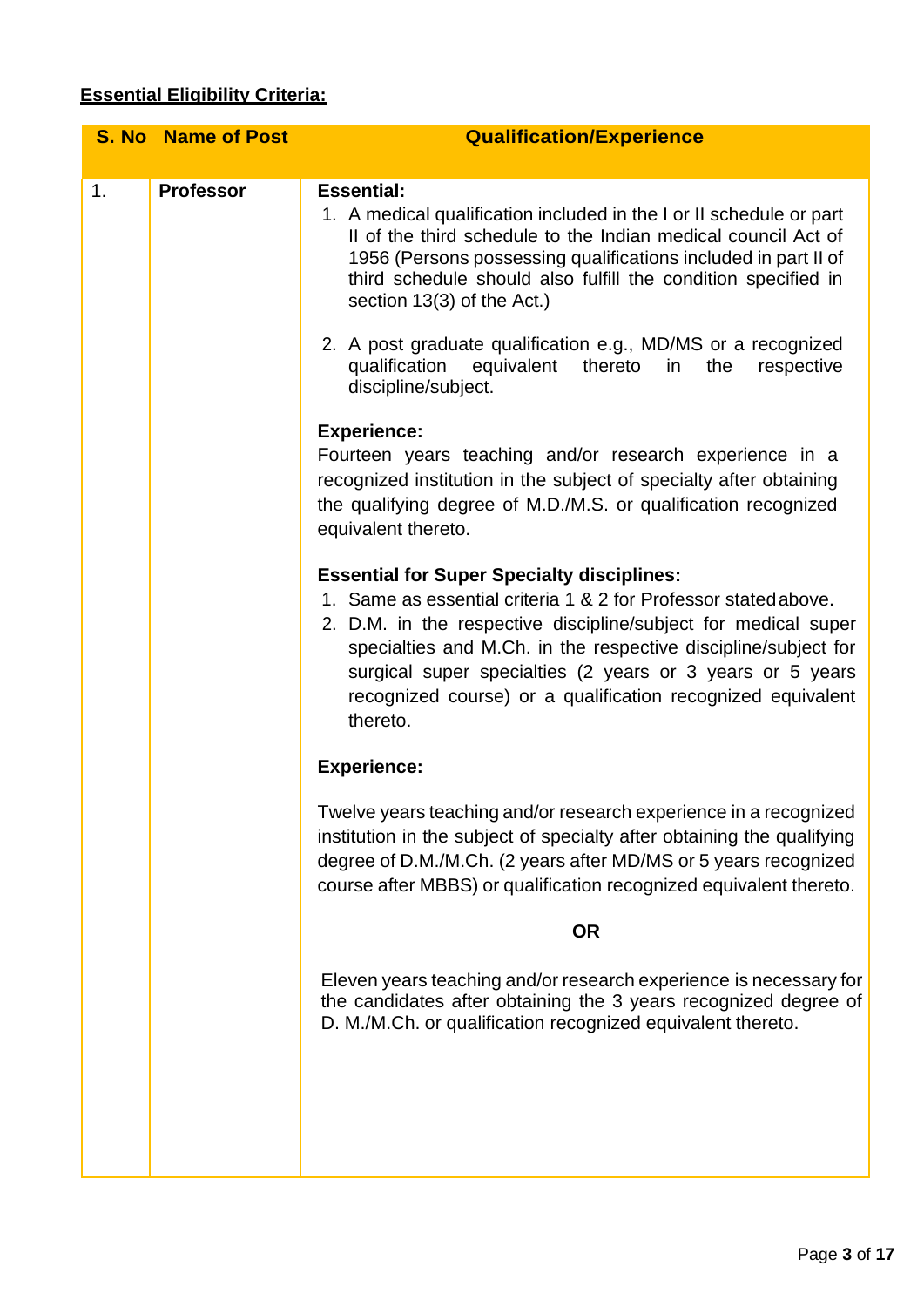| 2. | <b>Additional</b> | <b>Essential:</b><br>1. Same as essential criteria 1 & 2 for Professor stated above.                                                                                                                                                                                                                                         |
|----|-------------------|------------------------------------------------------------------------------------------------------------------------------------------------------------------------------------------------------------------------------------------------------------------------------------------------------------------------------|
|    | <b>Professor</b>  |                                                                                                                                                                                                                                                                                                                              |
|    |                   | <b>Experience:</b>                                                                                                                                                                                                                                                                                                           |
|    |                   | Ten years teaching and/or research experience in a recognized                                                                                                                                                                                                                                                                |
|    |                   | institution in the subject of specialty after obtaining the qualifying                                                                                                                                                                                                                                                       |
|    |                   | degree of M.D./M.S. or a qualification recognized equivalent                                                                                                                                                                                                                                                                 |
|    |                   | thereto.                                                                                                                                                                                                                                                                                                                     |
|    |                   | <b>Essential for Super Specialty disciplines:</b>                                                                                                                                                                                                                                                                            |
|    |                   | Same as essential criteria 1 & 2 for Professor stated above.<br>1.                                                                                                                                                                                                                                                           |
|    |                   | 2. D.M. in the respective discipline/subject for medical super-<br>specialties and M.Ch. in the respective discipline/subject for<br>surgical super specialties (2 years or 3 years or 5 years recognized<br>course) or a qualification recognized equivalent thereto.<br><b>Experience:</b>                                 |
|    |                   | Eight years teaching and/or research experience in a recognized<br>institution in the subject of specialty after obtaining the qualifying<br>degree of D.M./M.Ch. (2 years after MD/MS or 5 years recognized<br>course after MBBS) in the respective discipline/subject or a<br>qualification recognized equivalent thereto. |
|    |                   | <b>OR</b>                                                                                                                                                                                                                                                                                                                    |
|    |                   | Seven years teaching and/or research experience in a recognized<br>institution in the subject of specialty for the candidate after obtaining<br>the 3 years recognized D.M./M.Ch. degree in the respective<br>discipline/subject or a qualification recognized equivalent thereto.                                           |
|    |                   |                                                                                                                                                                                                                                                                                                                              |

|  |  | Pay Scale: Pay scale for candidates selected on Direct Recruitment Basis: |  |  |  |
|--|--|---------------------------------------------------------------------------|--|--|--|
|  |  |                                                                           |  |  |  |

| SI.<br>No. | <b>Name of Posts</b>    | <b>Pay Band &amp; Grade</b><br>Pay                                                                      |
|------------|-------------------------|---------------------------------------------------------------------------------------------------------|
| ٠.         | Professor               | Level-14-A (Rs. 1,68,900-2,20,400) of 7th CPC plus usual<br>allowances including NPA (if applicable).   |
| Ш.         | Additional<br>Professor | Level-13-A2+ (Rs. 1,48,200-2,11,400) of 7th CPC plus usual<br>allowances including NPA (if applicable). |

**NOTE: 1.** Candidates seeking reservation/relaxation benefits under SC/ST/OBC/EWS/PwBD must ensure that they are entitled to such reservation/relaxation as per eligibility prescribed in the rules/notice. They should also be in possession of all the requisite certificates in the prescribed format as on date in support of their claim as stipulated in the rules/notice for such benefits and these certificates should be dated earlier than the due date (i.e., closing date of receipt of application).

2. **Upper age limit as on last date of submission of applications shall not exceed 58 (Fiftyeight) years in case of Professor/Additional Professor (70 years in case of Retired Faculty on Contract Basis)**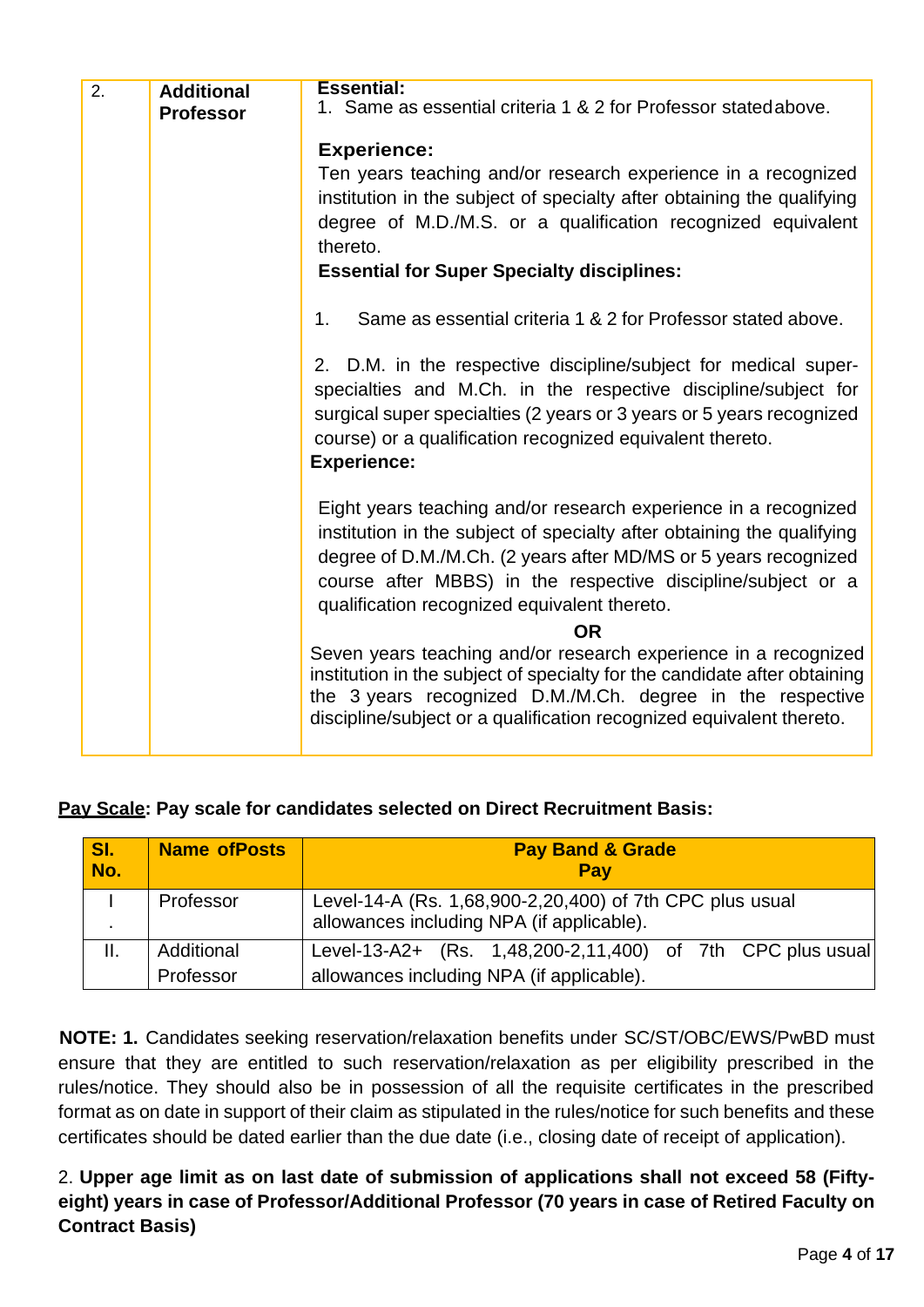**NOTE: - I. The age relaxation will be given to the candidates as below: -**

| Sr.<br>No. | Category                                                                                                                                                             | relaxation<br>Age<br>permissible beyond the<br>upper age limit    |
|------------|----------------------------------------------------------------------------------------------------------------------------------------------------------------------|-------------------------------------------------------------------|
| 1.         | <b>EWS</b>                                                                                                                                                           | No age relaxation                                                 |
| 2.         | SC/ST                                                                                                                                                                | 05 Years                                                          |
| 3.         | <b>OBC</b>                                                                                                                                                           | 03 Years                                                          |
| 4.         | Government Servant fulfilling conditions<br>as prescribed in O.M. No. 15012/2/2010 -<br>Estt.(D) dated 27 <sup>th</sup> March 2012 issued by<br>DOPT Govt. of India. | 05 Years                                                          |
| 5.         | PwBD                                                                                                                                                                 | Age relaxation will be<br>extended as per the<br>DOPT guidelines. |
| 6.         | Ex-serviceman                                                                                                                                                        | applicable<br>under<br>As<br><b>DOPT Guidelines.</b>              |

3. No age relaxation would be available to SC/ST/OBC candidates applying for unreserved vacancies.

4. Ex-servicemen/Commissioned Officers including ECO and SSCO seeking age relaxation shallbe required to submit documents issued by the competent authority in support of their category.

5. Reservation to Economically Weaker Sections (EWSs) shall be applicable as per the DoPT Office Memorandum No. 36039/1/2019-Estt (Res) dated 31.01.2019. EWS candidates must havea valid EWS certificate on the last date of submission of application as per the format given in the aforementioned DoPT O.M.

6. PwBD candidates suffering from not less than 40% of specified disability and fulfilling the "functional requirements" of the posts shall be eligible for horizontal reservation of 4% as per the Govt. of India rules on production of valid disability certificate issued by the competent/appropriate authority.

## **Important Instructions for Candidates:**

**1.** Age and all other qualifications will be counted as on the last date of submission of offline application i.e., **04 July 2022.**

**2.** The period of experience wherever prescribed shall be counted after obtaining the prescribed qualification.

**3.** The above vacancies are provisional and subject to variation. The Executive Director, AIIMS Bathinda reserves the right to vary the vacancies including reserved vacancies as per the Govt. of India rules/circulars and requirements.

**4.** The reservation to SC/ST/OBC/EWS/PwBD shall be as per the GoI, Rules.

**5.** As per the Govt of India rules, EWS posts will not be carried forward/or considered as backlog vacancy in case unfilled. Hence, other category candidates may be allowed provisionally to apply for such posts subject to condition that they will be considered for such post as an UR Candidate and only if the EWS category post(s) is/are otherwise not filled.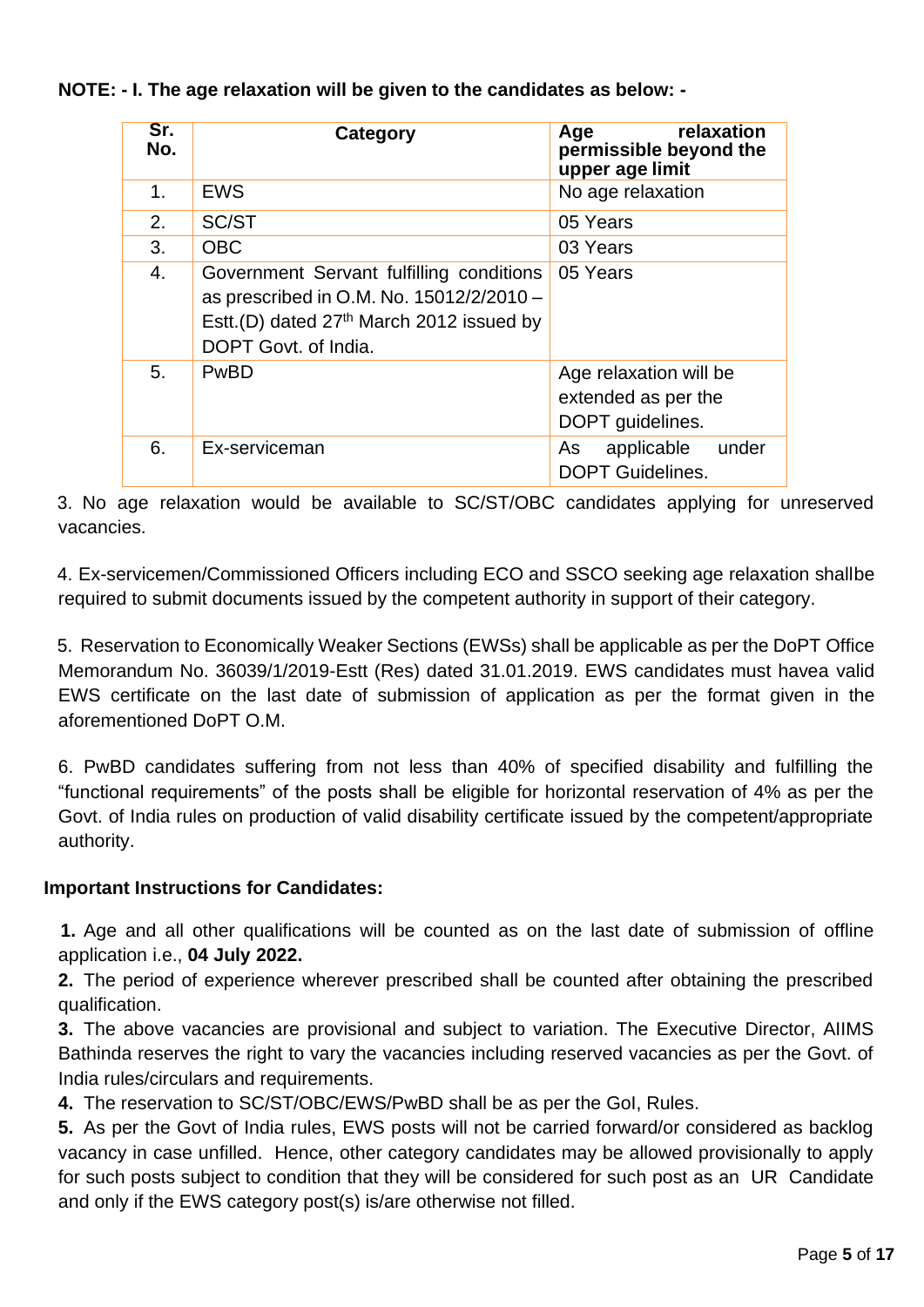**6.** The deputation will be governed by the terms and conditions of deputation provided under the DoPT Office Memorandum No. 6/8/2009-Estt. (Pay-II) dated 17th June 2010 as amended from time to time.

**7.** Candidates should ensure that they fulfill the eligibility criteria for the above noted posts. Candidates are required to download the application form through the Institute website [www.aiimsbathinda.edu.in](http://www.aiimsbathinda.edu.in/)

**8.** For reference and furnishing requisite information by the candidates, various Annexure are attached with this advertisement. These are as follows: -

| S.<br>No. | <b>Description</b>                                                                 | Annexure No. |
|-----------|------------------------------------------------------------------------------------|--------------|
| (a)       | The terms and conditions for appointment on<br>"Deputation basis"                  | Annexure-1   |
| (b)       | The terms and conditions for appointment on<br>"Contract basis"                    | Annexure-2   |
| (c)       | The terms and conditions for appointment of<br>Retired Faculty on "Contract basis" | Annexure-3   |

| S.<br>No. | <b>Description</b>                                                                                                           | Form No.                                                                            |
|-----------|------------------------------------------------------------------------------------------------------------------------------|-------------------------------------------------------------------------------------|
| (a)       | Prescribed application form for applying on<br>"Deputation basis"                                                            | Respective                                                                          |
| (b)       | Prescribed application form for applying on<br>"Direct Recruitment / Contract Basis/ Retired Faculty<br>(On Contract Basis)" | forms can<br>bel<br>downloaded from<br>AIIMS.<br>the<br><b>Bathinda</b><br>website. |

### **BASIC DETAILS:**

**I.** Candidates can pay the fee **through NEFT** in the Account given below. The transaction reference number and the date of transaction should be mentioned in the application form.

| Name of Bank           | STATE BANK OF INDIA                                                                            |
|------------------------|------------------------------------------------------------------------------------------------|
| <b>Branch</b>          | <b>MILK PLANT BRANCH BATHINDA</b>                                                              |
| Name of Account Holder | <b>EXECUTIVE DIRECTOR AIIMS</b><br><b>BATHINDA (HR)</b>                                        |
| Account No.            | 40205094104 (2 <sup>nd</sup> , 4 <sup>th</sup> /6th and 10 <sup>th</sup><br>character is zero) |
| <b>IFSC</b>            | SBIN0050872 (5 <sup>th</sup> /6th and 8 <sup>th</sup> character<br>is zero)                    |
| MICR code              | 151002031 ( $4th$ , $5th$ and $7th$ character is<br>zero)                                      |
| Type of Account        | <b>Current Account</b>                                                                         |

**II.** The last date of receipt of applications (hard copy) along with copy of transaction receipt in the Recruitment Cell, AIIMS, Bathinda is 11 Jul 2022 by 1 PM and last date of applying on Google Form is 04 Jul 2022 by 1pm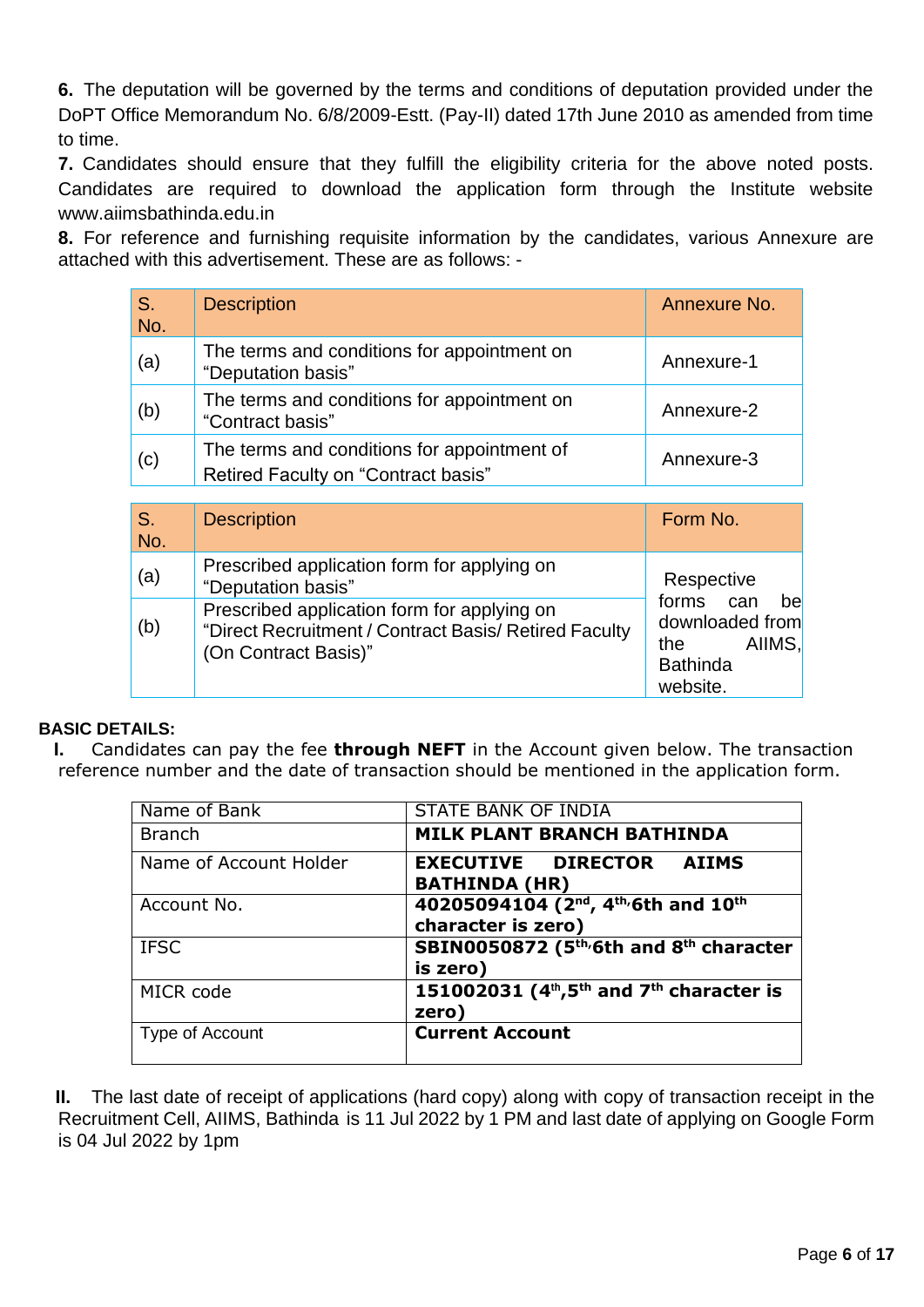### **HOW TO APPLY:**

The candidates applying for the post(s) in response to this advertisement should satisfy themselves regarding their eligibility for the aforementioned post(s) and must fulfill all the eligibility criteria on or before **04 Jul 2022** failing which their application will be rejected. **The crucial date for age limit and experience will be the last date of receipt of application e.g.,04 Jul 2022.**

### 1. **All candidates are required to fill the mandatory GOOGLE-Form through the link given below latest by 04 Jul 2022 by 1 PM after which the link will be disabled:**

**<https://forms.gle/LYe3L1gVf3jy65u67>**

2. The aspiring applicants satisfying the eligibility criteria in all respect can visit the website at [www.aiimsbathinda.edu.in](http://www.aiimsbathinda.edu.in/) for application form. The candidates have to **download the application form,** which is to be **filled in MS Word format** as per the proforma given along withthis notice and take a printout of the same.

3. The amount of fee to be paid is as under: -

| S.No. | Category of the Candidate                                                              | <b>Application Fee</b> |
|-------|----------------------------------------------------------------------------------------|------------------------|
| a)    | General/OBC/EWS (For Direct and Contract Basis)                                        | Rs. 1,000/-            |
| b)    | SC/ST (For Direct and Contract Basis)                                                  | Rs.500/-               |
| C)    | <b>PwBD</b>                                                                            | Nil                    |
| d)    | Applying for the post on Deputation basis/ Retired<br><b>Faculty on Contract Basis</b> | Nil                    |

4. The candidate should deposit the application fee through **NEFT.** Candidates must note that *no other form of payment of application fees like Banker Cheque, Money Order, Postal order, demand draft etc. will be accepted under any circumstances.* The AIIMS, Bathinda will not be responsible for any remittance made in any form other than the method prescribed above and such applications without requisite application fee submitted through any other mode except prescribed above are likely to be rejected.

5. The candidate should mention the transaction number on the space provided in the application form and send the transaction receipt copy with duly typed application form and self- attested certificates in support of educational qualification(s), experience, age/date of birth certificate, No Objection Certificate from the present employer (if employed) **through Registeredpost or Speed post only** to the below mentioned address so as to reach before 11 Jul 2022 till 1 PM:

# **The Recruitment Cell, Ground Floor, Administrative Block,Mandi Dabwali Road, AIIMS, Bathinda-151001, Punjab**

|  |  |  |  |  |  | 6. The envelope should be super-scribed "APPLICATION FOR THE POST |  |  |  |
|--|--|--|--|--|--|-------------------------------------------------------------------|--|--|--|
|  |  |  |  |  |  |                                                                   |  |  |  |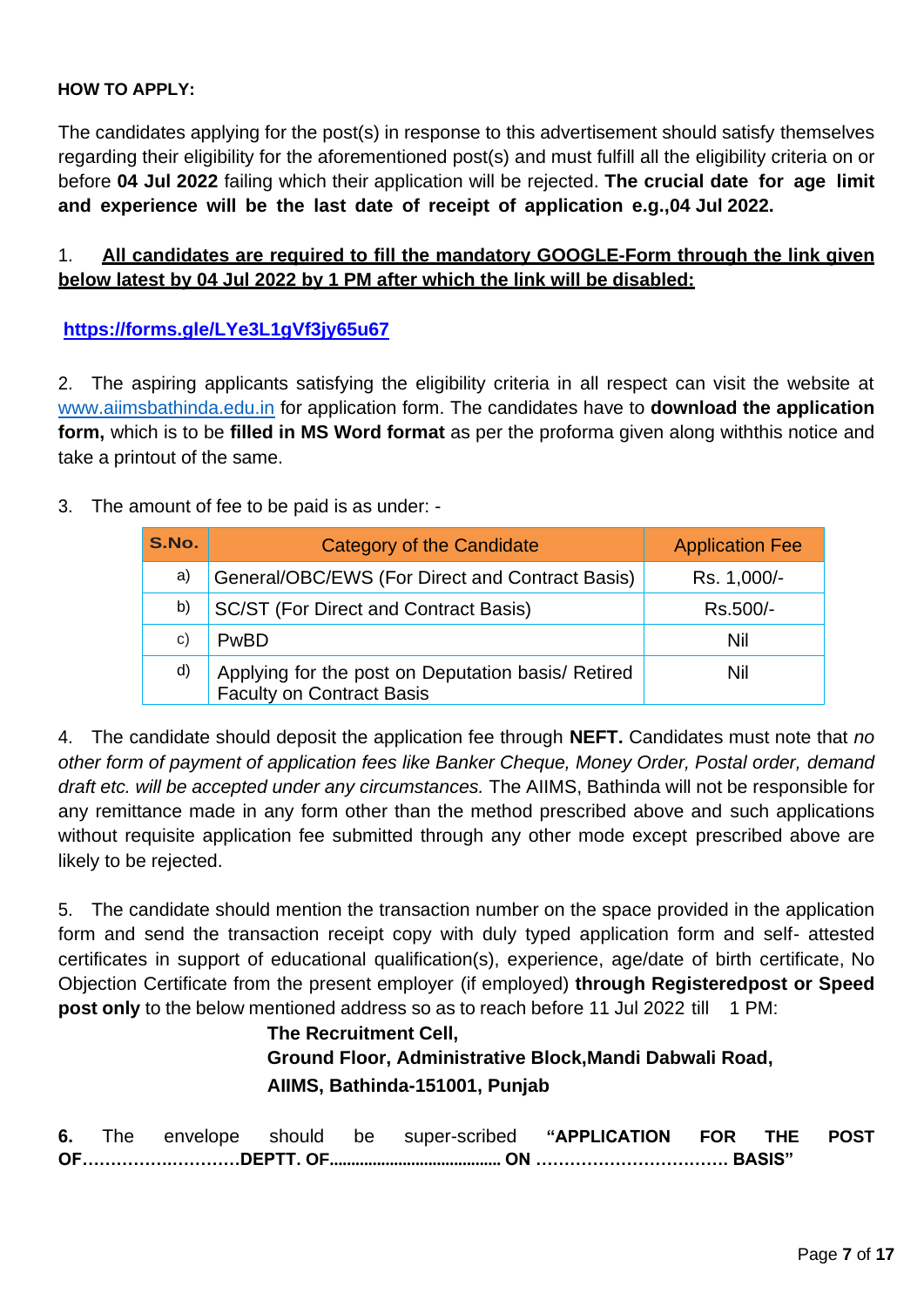7. The self-attested copies of the following documents should be sent along with the application form: -

(a) the application forms and Candidate's Brief in prescribed format

(b) Mark sheets and degrees.

(c) Proof of Age / Date of Birth.

(d) Caste/Category Certificate for ST/SC/OBC/EWS/PwBD (in the format prescribed by the Govt. of India)

(e) Experience Certificate (all experiences furnished in online application form).

(f) No Objection Certificate (NOC) for candidates working in Central/State Govt.

Organizations/PSUs/Autonomous Bodies.

(g) Two passport size Photographs.

(h) Any other relevant documents.

8. Candidates who wish to apply for more than one post should apply online separately for each such post, pay the application fee for each post, and submit hard copies with supporting documents separately for each applied post.

9. No representation/request/demand for refund of application fees will be entertained after submission of the application form.

10. Candidates are required to have a valid personal e-mail **ID and Mobile Number which should be kept active during the recruitment process** as the call letter & other information willbe given to them through email ONLY. The candidates should ensure that the E-mail ID is not shared or mentioned to any other person. It is requested not to use any other person's e-mail ID.In case a candidate does not have a valid personal e-mail ID, he/she should create his/her new e-mail ID before applying.

11. The candidate is required to clearly mention his Email ID/Mobile Number in the specified column of application form.

12. Applicants already employed in central/state Govt. /Autonomous Institutions/ Statutory organization/ PSU'S under Central/State govt should submit a certificate of **'No Objection Certificate'** from the concerned authority along with the application.

13. The application received through Courier/Ordinary Postal Dak etc. are not acceptable. The applications received after the due date will not be accepted. The AIIMS, Bathinda will not be responsible for any postal delay.

14. All columns of the application are to be filled clearly. Incomplete applications in any respect or received after due date i.e., 11 Jul 2022 or without prescribed application fee will be summarily rejected and no correspondence in this regard will be entertained.

15. Decision of the Executive Director AIIMS, Bathinda in all matters regarding eligibility/selection would be final and binding on all candidates. No correspondence whatsoever would be entertained by the AIIMS, Bathinda in this regard.

16. In case any information given or declaration by the candidate is found to be false or the candidate has willfully suppressed any material information relevant to his/her appointment, he/she will be liable to be removed from services, and any action may be taken as deemed fit by the appointing authority.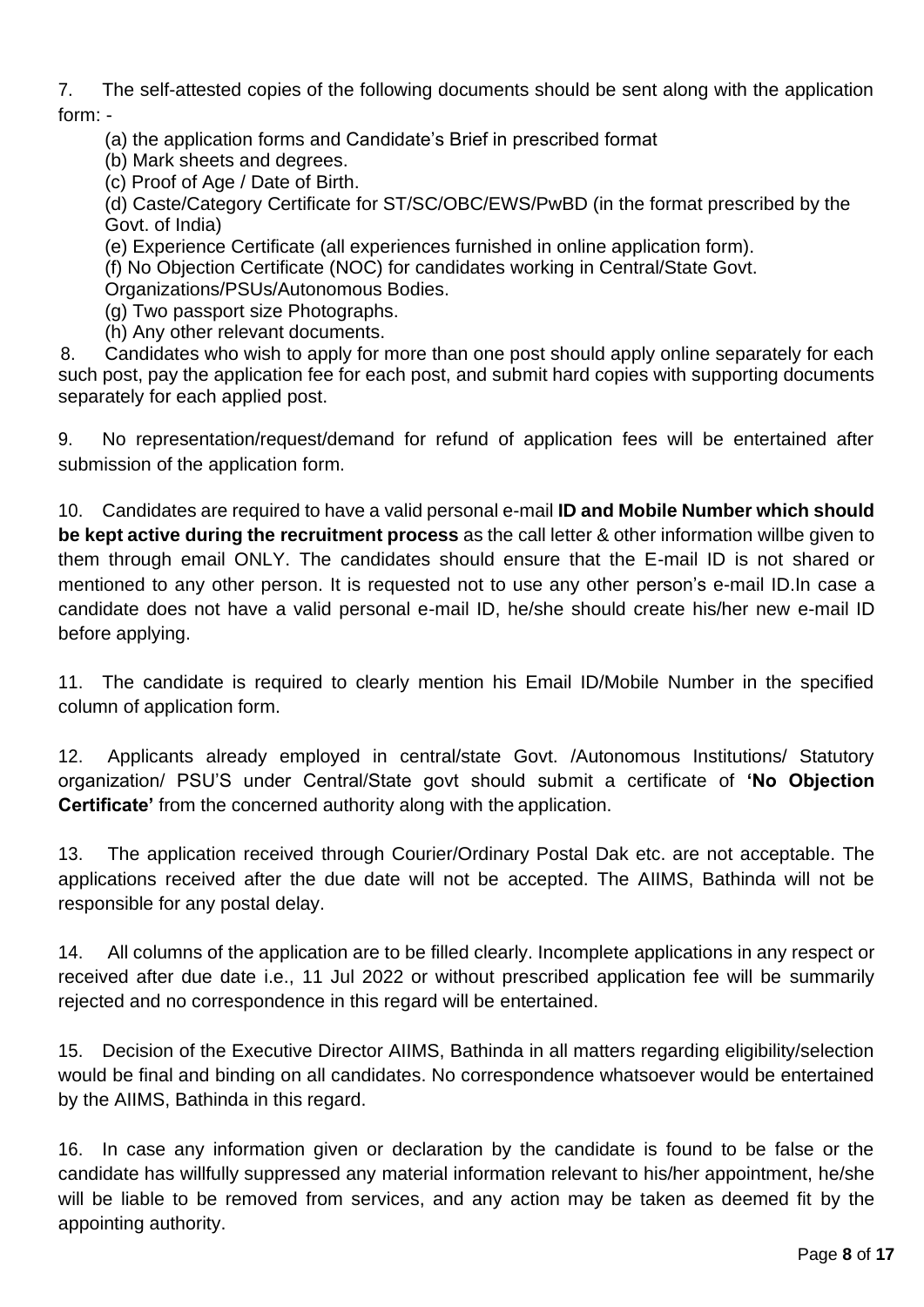## **A. SELECTION PROCEDURE:**

1. The application of the candidates which will be received within prescribed date and time and who submit the requisite fee will be scrutinized by the scrutiny committee of the Institute and only the eligible candidates will be called for personal interview before the Standing SelectionCommittee of the Institute. However, the same would be provisional subject to fulfillment of all requirements failing which he/she will not be allowed to appear for interview. In case the numbers of applicant are large, the selection committee of the Institute may devise a criteria for short-listing the candidates, which may include holding of written examination.

2. Interview letters will be sent through email ONLY and the complete interview schedule will also be made available on website.

3. The decision of the competent authority regarding selection of candidates will be final and no representation will be entertained in this regard.

4. The information regarding eligibility/shortlisting of candidates will be published on the website of AIIMS, Bathinda only. The date and time for interview will be intimated to the eligible/shortlisted candidates only and the same will also be published on the AIIMS, Bathinda website [\(www.aiimsbathinda.edu.in\)](http://www.aiimsbathinda.edu.in/).

5. The selected candidates will be issued appointment letters. The appointment of selected candidates is subject to his/her being declared medically fit by the competent authority.

## **B. GENERAL INSTRUCTIONS:**

• Candidates are advised in their own interest to apply much before the closing date and should not wait till the last date.

• The post(s) is/are full time and private practice of any kind is prohibited.

The selected candidates will be governed by the New Pension Scheme as per the provision contained in the Ministry of Finance, Department of Economic Affairs (ECB & PR Division) Notification No.5/7/2003-ECB&PR dated 22.12.2003.

• All the original certificates/documents will be verified at the time of interview. The short- listed candidate(s) based on their submissions, must bring one print out of application form and all original certificates viz. (i) 10th class, (ii) essential qualifications and experience(s) (iii) No Objection Certificate (if in regular employment in any Govt./Semi Govt./Government Enterprises/Government funded autonomous Institutions) along with a set of self-attested photocopy of the said document(s)/certificate(s).

## • **The period of experience wherever prescribed shall be counted after obtaining the prescribedqualification.**

• Canvassing of any kind will lead to disqualification.

The candidate should not have been convicted by any Court of Law.

The selected candidate is expected to confirm to the rules of conduct and discipline as applicable to the institute employees. The appointment will be subject to review and probation of two years. If an appointee wishes to apply somewhere else during the probation period of first 02 years of joining, he/she will not be issued a No Objection Certificate (NOC).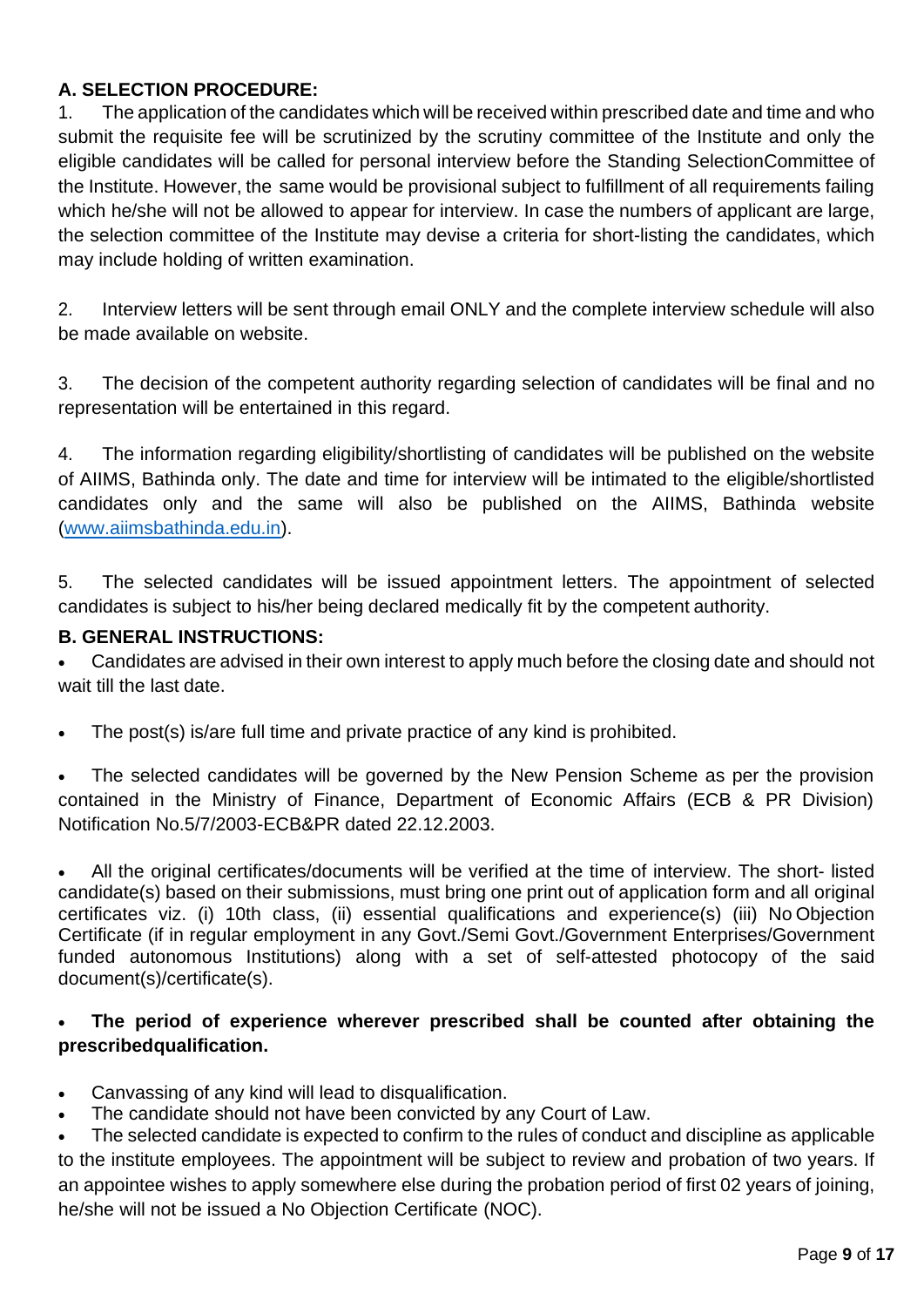The candidates must ensure that they fulfill eligibility criteria and that the particulars furnished by them in the application are correct in all respects. If at any stage it is found that the candidate has furnished any incorrect information or has suppressed material fact(s), his/her candidature will stand cancelled. If any of these shortcoming(s) is/are detected even after the appointment, his/her services will be summarily terminated.

• The interview will be held in AIIMS Bathinda only. No TA/DA will be paid for appearing in the interview.

• The appointee shall be on the whole-time appointment of AIIMS Bathinda and shall not accept any other assignment, paid or otherwise and shall not engage himself/herself in a private practiceof any kind.

In case the last date of receipt of application is declared a holiday, the last date for receipt of the application will be considered as the next working day.

• All the information/updates related to the recruitment will be uploaded on the website of the AIIMS Bathinda [\(www.aiimsbathinda.edu.in\)](http://www.aiimsbathinda.edu.in/). No correspondence/queries will be entertained from candidates regarding process, schedule and result of interview and reasons for not being called for interview etc. **The candidates are advised to visit AIIMS Bathinda website regularly for further updates and Instruction, if any.**

• Category once applied will not be allowed to be changed at the later stage and no communication in this regard will be entertained.

• The Executive Director, AIIMS, Bathinda would be the final authority to take any decision regarding this recruitment.

• The Executive Director, AIIMS Bathinda reserves the right of any amendment, cancellation, and changes to this advertisement as a whole or in part without assigning any reason thereof or giving notice.

• The Executive Director, AIIMS, Bathinda reserves the right to withdraw any or all the posts without assigning any reason.

• The detail terms and conditions of service etc. will be decided by the AIIMS, Bathinda and the Ministry of Health and Family Welfare.

In case of any inadvertent mistake in the process of selection which may be detected at any stage even after the issue of appointment letter, the Institute reserves the right to modify/withdraw/cancel any communication made to the candidate.

In case of need of any assistance or clarifications regarding recruitment please contact: [recruitment@aiimsbathinda.in](mailto:recruitment@aiimsbathinda.in) - please mention your post applied and the discipline in the Subjectline of your e-mail.

• All the records / documents related to recruitment will be preserved up to 6 months from the date of declaration of result. The details / data / records sought by candidates through any mode including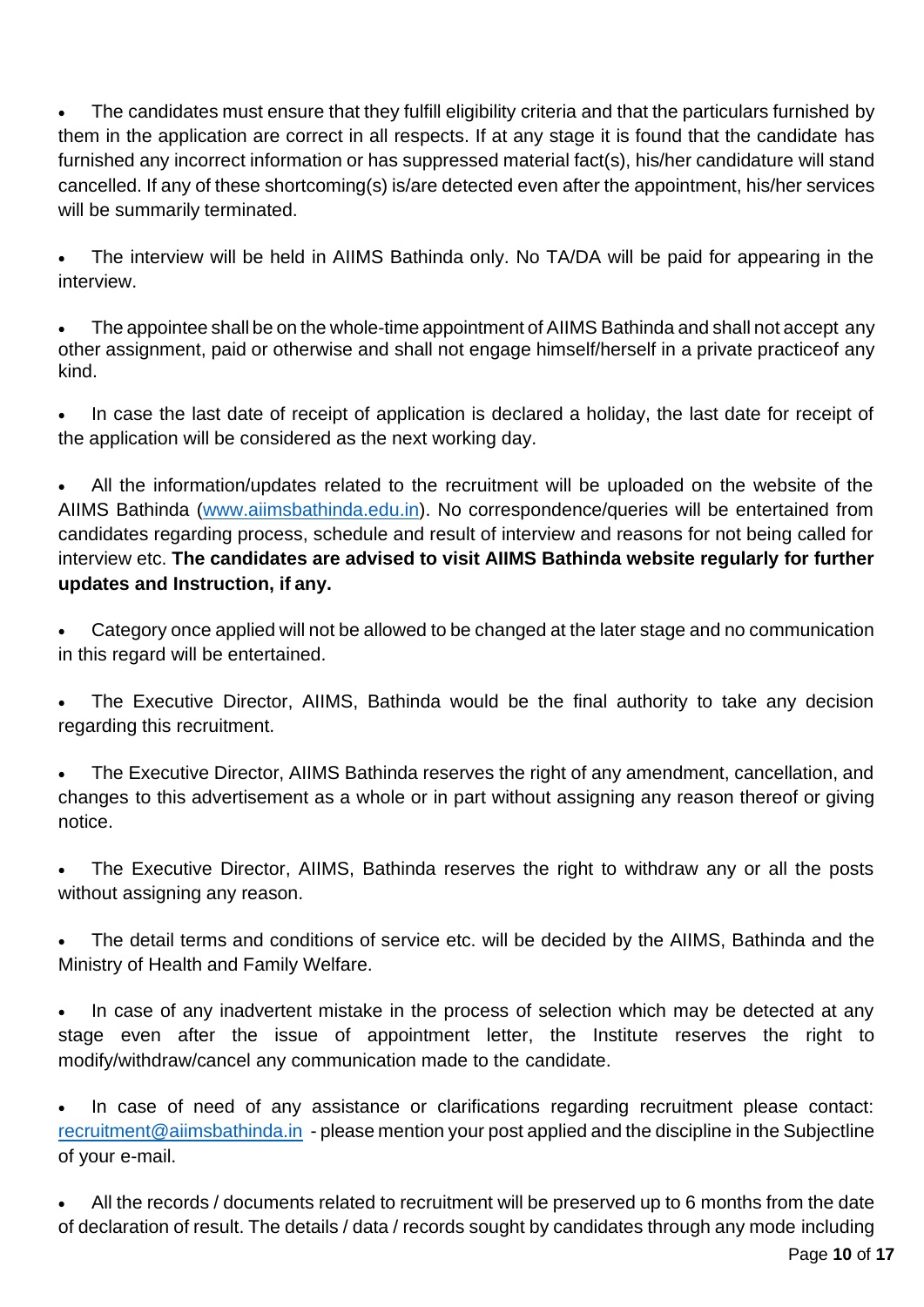RTI Act, 2005, may not be available after the specified period.

• The courts of Bathinda, Punjab only shall have the exclusive jurisdiction to try any dispute about this recruitment.

> Sd/-  **Executive Director AIIMS, Bathinda**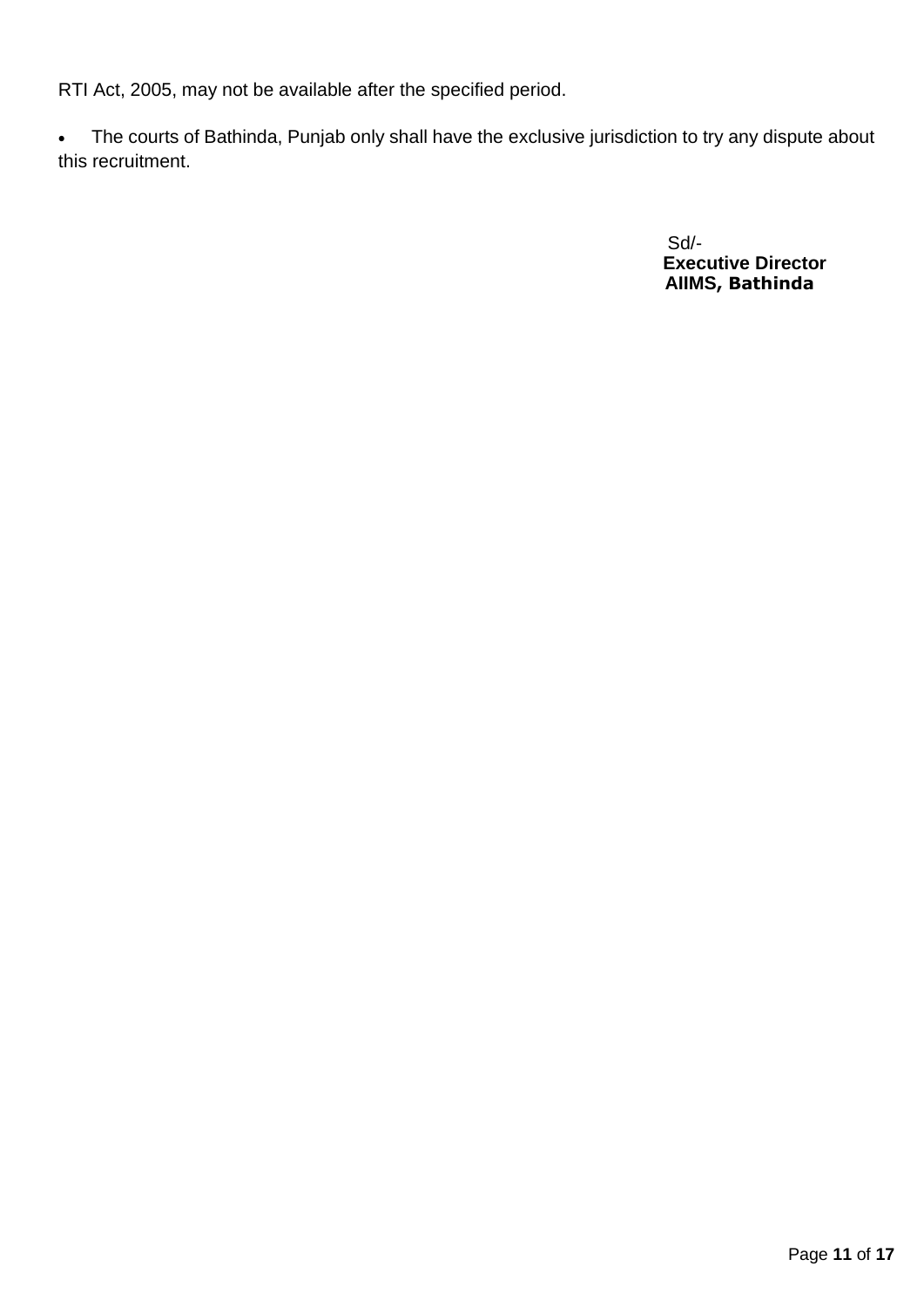### **TERMS AND CONDITIONS FOR THE APPLICANTS WHO WISH TO APPLY ON DEPUTATION BASIS**

1. The initial period of deputation shall be 03 years further extendable up to 05 years, total 07 years allowed on deputation basis as per the DOPT OM.

2. The deputation will be governed by the standard terms and conditions of deputation provided under Department of Personnel & Training Vide OMs No. 6/8/2009-Estt. (Pay-II) dated 17th June 2010, OM No. 2/6/2016-Estt. (Pay-II) dated 17th February 2016 and OM No.2/6/2016-Estt. (Pay-II) dated 23rd February 2017, as amended from time to time.

3. Maximum age limit for applying for the aforesaid posts on deputation is 56 years as on last date of receipt of application.

**4.** Applicants who fulfill the above qualifications/eligibility may submit the offline application form for deputation post. After submission of offline application, they are required to forward it **through proper channel along with the Filled application form and the documents related to Date of Birth, Education Qualifications, Experience, No Objection Certificate, Vigilance Clearance Certificate, APAR/ACR for last 05 years.**

5. The application **through proper channel** may be sent to the address given below within 15 (Fifteen) days from the last date of submission of offline application failing which candidature/application will not be considered for the advertised/applied post: -

> **The Recruitment Cell, Ground Floor, Administrative Block, Mandi Dabwali Road, AIIMS, Bathinda-151001, Punjab**

6. The envelope containing the application(s) should be super- scribed **"APPLICATION FOR THE POST OF…………….…………DEPTT. OF……………………………………ON DEPUTATION BASIS.** While forwarding applications, it may be ensured that the particulars of the candidates are verified and that they fulfill the eligibility criteria.

7. Duly attested photocopies of APAR/ACR Reports (for the last 05 years) should also be enclosed with the applications. It may be ensured that no vigilance/disciplinary proceedings are pending or contemplated against the candidate. Applications without vigilance clearance and APAR/ACR Dossiers will not be considered.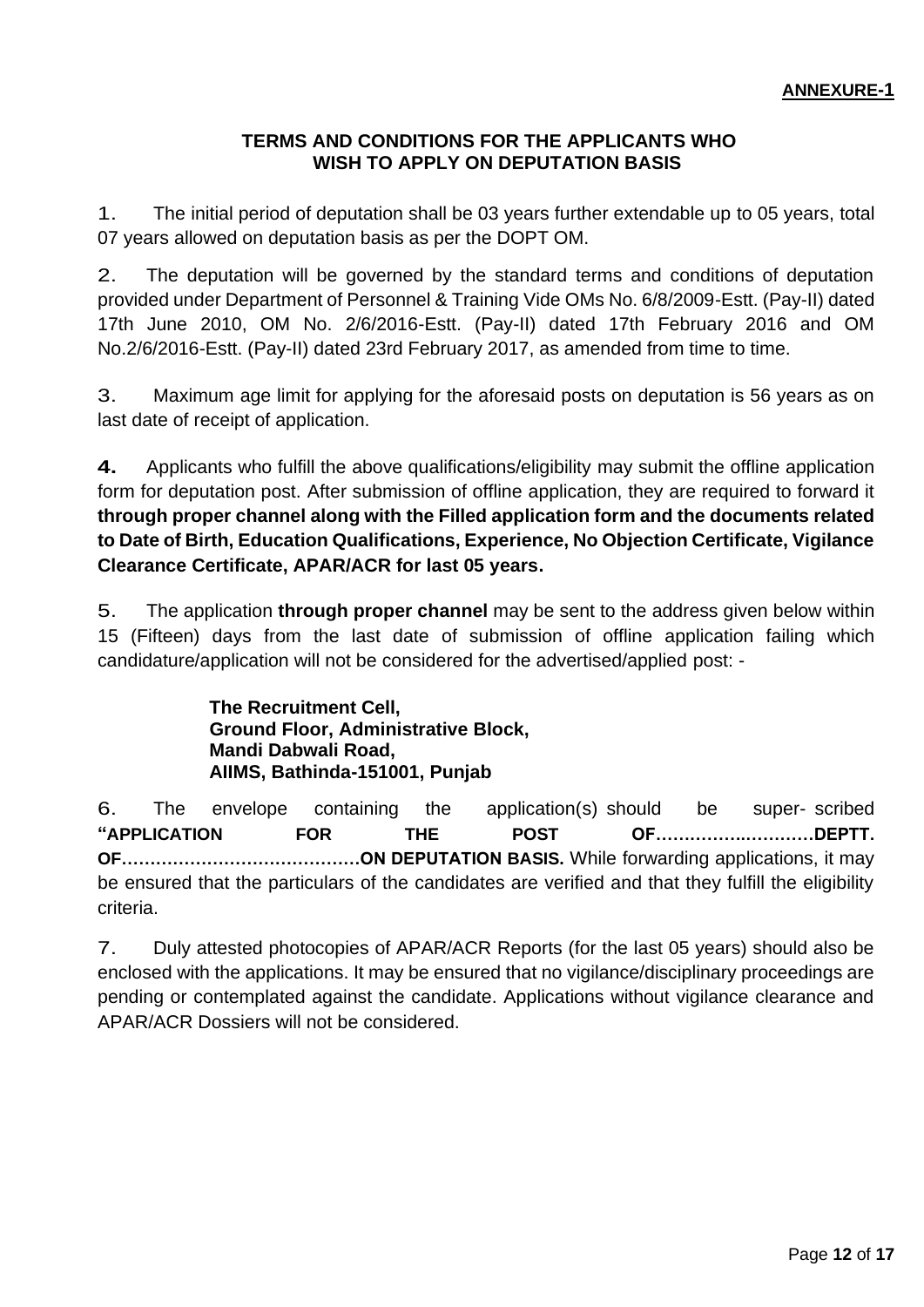# **TERMS AND CONDITIONS FOR APPOINTMENT ON CONTRACTUAL BASIS**

Remuneration:

| S.<br>No. | Post                        | <b>Remuneration</b> |  |
|-----------|-----------------------------|---------------------|--|
|           | Professor                   | Rs. 2,20,000/- p.m. |  |
|           | <b>Additional Professor</b> | Rs. 2,00,000/- p.m. |  |

1. The appointment is purely on CONTRACT BASIS for a period of one year or till such time the alternate arrangements are made, whichever is earlier, with effect from the date of joining. However, the contractual appointment shall not be extended beyond the period of two years. If the contract is not extended further, the same will lapse automatically. The appointment can also be terminated at any time, on either side, by giving one month's notice or by paying one month's salary, without assigning any reason or failure to complete the period of three months to the satisfaction of Competent Authority.

2. The appointee shall perform the duties as assigned to him/her. The competent authority reserves the right to assign any duty as and when required. No extra/additional allowances will be admissible in case of such assignment.

3. The appointee shall not be entitled to any benefit like Provident Fund, Pension, Gratuity, Medical Attendance Treatment, Seniority, Promotion etc. or any other benefits available to the Govt. Servants, appointed on regular basis.

4. The appointee shall not be granted any claim or right for regular appointment to any post of AIIMS Bathinda.

5. The appointee shall be on the whole-time appointment of the AIIMS Bathinda and shall not accept any other assignment, paid or otherwise and shall not engage himself/herself in a private practice of any kind during the period of contract.

6. The appointment to the said post will be subject to medical fitness from the competent medical board for which he/she will be sent to the designated Medical Authority.

7. Leave entitlement of the appointee shall be governed in terms of instructions contained in DoPT O.M. No.12016/3/84-Estt.(L) dated the 12th April, 1985 as amended by OM No. 12016/1/96-Estt(L) dated the 5th July, 1990.

8. On appointment, the appointee will be required to take an oath of allegiance to the Constitution of India or make a solemn affirmation to that effect in the prescribed proforma.

9. The appointee is not entitled to any Transport Allowance for attending the interview and joining the appointment.

10. Other conditions of service will be governed by relevant rules and orders issued from time to time.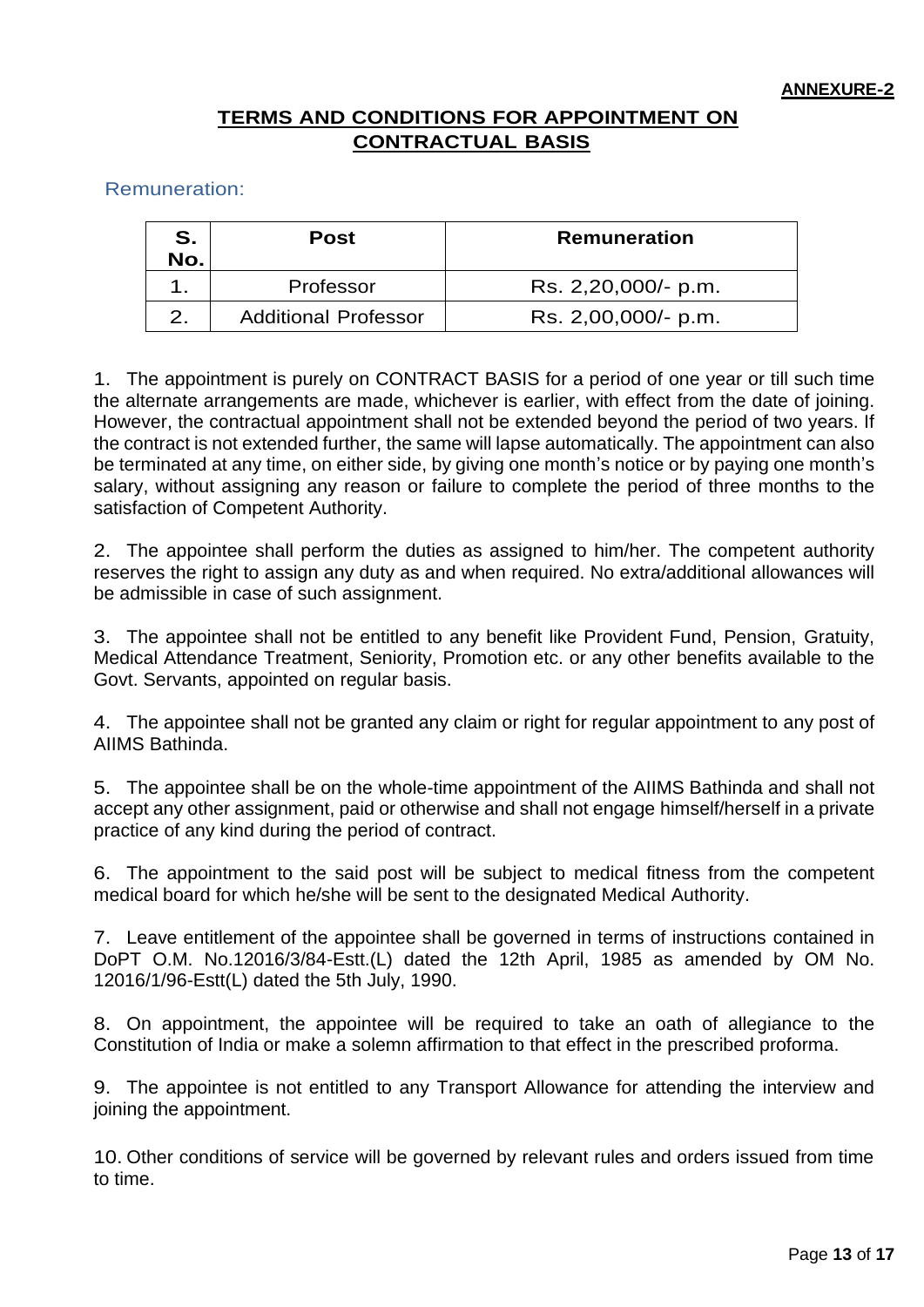11. If any declaration given or information furnished by him/her proves false or if he/she is found to have willfully suppressed any material, information, he/she will be liable for removal from service and also such other action as the Government may deem necessary.

12. The appointee shall not be entitled to avail any allowances/facilities being extended to the regular/permanent faculty members of the AIIMS Bathinda.

13. Relaxation in age will be as per the GoI rules.

14. The reservation for ST/SC/OBC/EWS candidates is as per Central Govt. rules and 4% reservation for PwBD candidates (on horizontal basis). For OBC Candidate, candidates must attach certificate valid for the posts under the Central Government of India which mentions that the Candidate does not belong to Creamy Layer. Date of issue of Certificate should not be earlier than 1 year from the last date of submission of online application Form. For SC, ST and OBC, Certificate should be issued by Tehsildar or above rank authorities prescribed by the Govt. of India in the format prescribed by the Central Govt.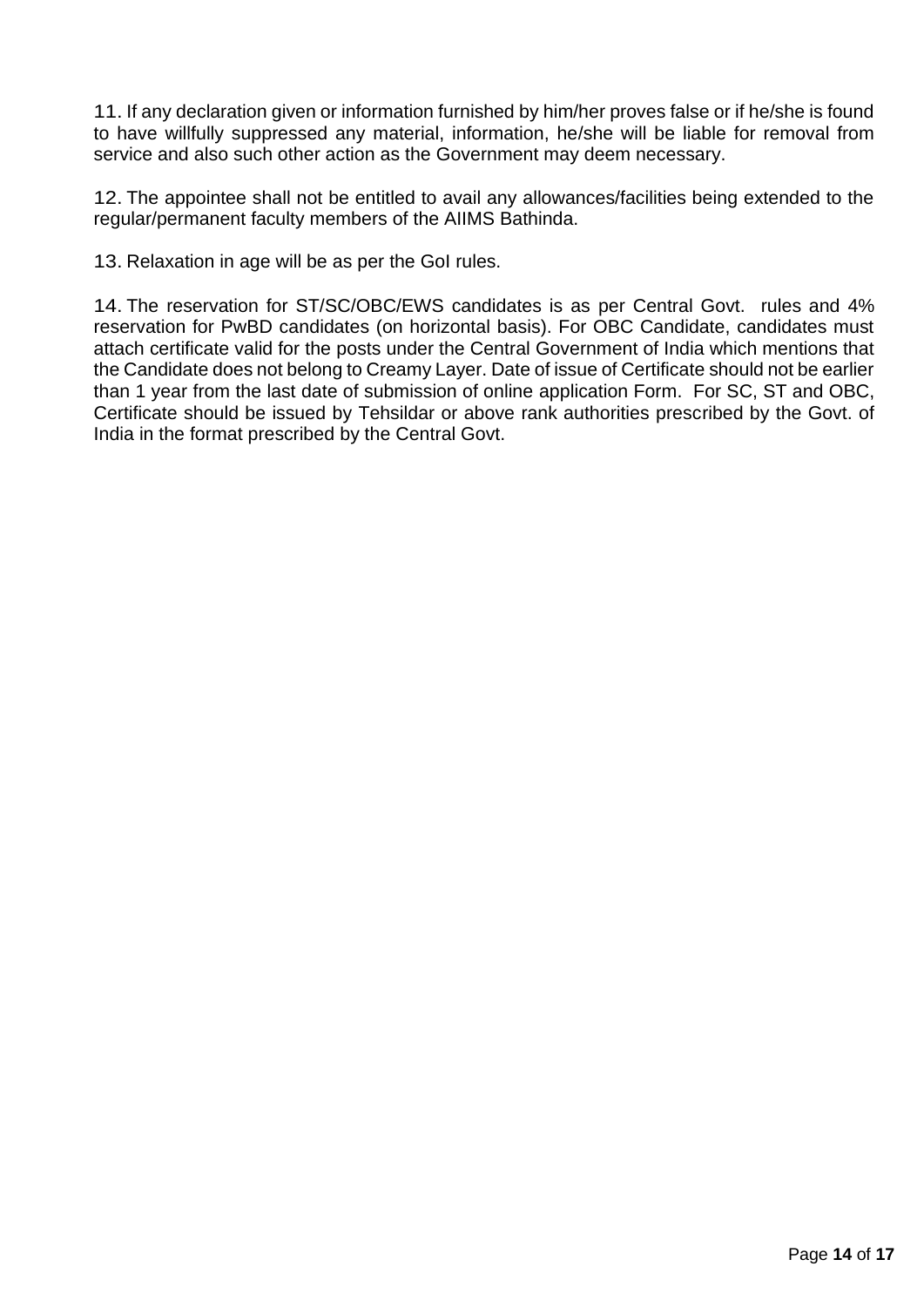### **TERMS AND CONDITIONS FOR APPOINTMENT OF RETIRED FACULTY ON CONTRACT BASIS AS PROFESSOR (CONSULTANT) / ADDITIONAL PROFESSOR (CONSULTANT)**

1. Retired Faculty from Institutes of National Importance (INIs) and Government Medical College (GMCs) at the level of Professor and Additional Professor **up to age of 70 years** are eligible for applying on contract basis.

2. Applicants who fulfil the above qualifications/eligibility may submit Application form as per the procedure given in General Conditions.

3. Remuneration: The approved lumpsum remuneration for retired Faculty Consultants would be as per the post they are selected for. The post-wise applicable lumpsum remuneration are as under:

| S. No | <b>Post</b>             | <b>Remuneration</b> | <b>Remarks</b>                                                                   |  |
|-------|-------------------------|---------------------|----------------------------------------------------------------------------------|--|
|       | Professor               | Rs. 2,20,000/- p.m. | Designation in case of retired                                                   |  |
|       | Additional<br>Professor | Rs. 2,00,000/- p.m. | faculty will be Professor<br>(Consultant) / Additional Professor<br>(Consultant) |  |

4. Retired Faculty Consultants in the event of being provided campus accommodation facilities, applicable deductions in respect of such accommodation would be made from the remuneration, as under:

| S.<br>No. | Post                                        | <b>Applicable Deductions</b>         |  |
|-----------|---------------------------------------------|--------------------------------------|--|
| 1.        | Professor (Consultant)                      | Rs. 24,000/- +applicable license fee |  |
| 2.        | <b>Additional Professor</b><br>(Consultant) | Rs. 22,000/- +applicable license fee |  |

5. **Application Fees**: Application fee is exempted for all candidates.

6. **Place of Interview**: The interviews will be held at AIIMS Bathinda. No TA/DA will be paid for appearing in the interview.

7. **Terms & Conditions:** The Terms and Conditions of engagement of Retired Faculty Consultant on contract basis in new AIIMS are as follows:

a) The engagement of retired faculty consultant is purely on contract basis for an initial term of two years from the date of joining duty after acceptance of this contract. The term may be extended by another two years or till the attainment of age of 70 years or till the post is filled by regular appointment, whichever is earliest. The period of contract is subject to be reduced or extended at the sole discretion of the Competent Authority AIIMS Bathinda.

b) The retired faculty consultant will be assigned clinical, teaching and research duties, besides any other work as deemed fit by the Director of the Institute.

c) The retired faculty consultant will report to the Director, AIIMS Bathinda.

d) During the period of contract, retired faculty consultant will be paid a consolidated monthly remuneration as indicated in the letter of engagement subject to satisfactory output. His remuneration shall be all inclusive and subject to deduction of tax at source and/or any other statutory deductions to the extent required under the laws.

e) Participation of retired faculty consultant in National Seminars/ Conferences would be permissible as per entitlement of regular Faculty. In case retired faculty consultant is also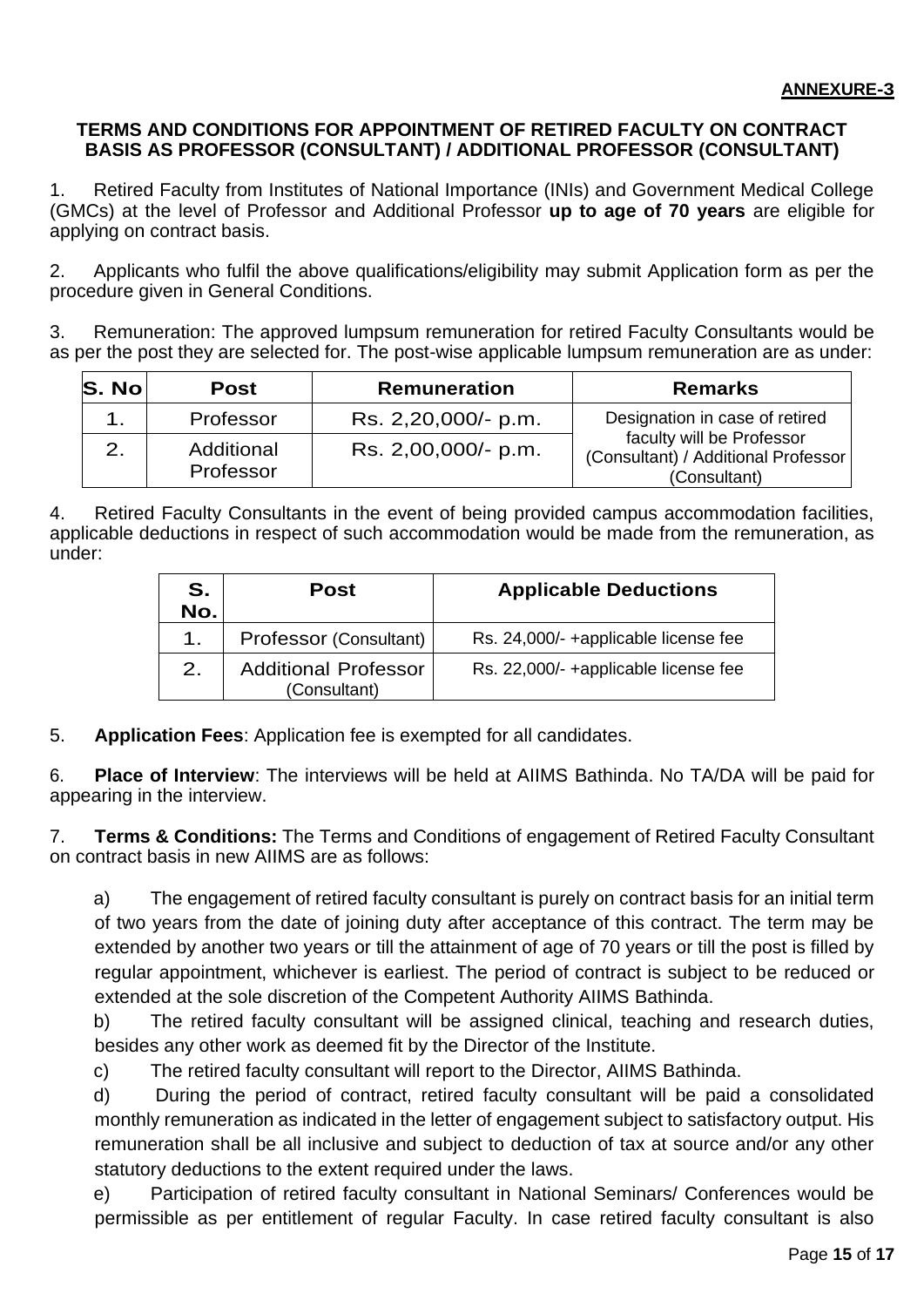deputed out of station on official assignment, TA/DA would be paid on tour, as admissible, as per entitlement against post last held immediately before retirement.

f) Retired Facility Consultant will be eligible for thirty (30) days leave in a calendar year, on cumulative basis.

g) During the period of contract, the engagement is liable to be terminated at any time with a one month notice, without assigning any reason whatsoever. It will be open to the Institute to pay, in lieu of notice, salary for the period by which the notice period falls short. Similarly, the retired faculty consultant may also terminate the contract any time with one month's notice. The termination may be allowed with lesser notice period also provided the retired faculty consultant deposits with the Institute appropriate amount equivalent to the consolidated remuneration of the period by which the notice period falls short, in lieu of the notice period.

h) Private practice of any kind, including laboratory and consultant practice is prohibited. The retired faculty consultant will not engage himself/herself in any other paid assignment during the validity of this contract.

i) If at any time, in the opinion of competent authority, which is final in this matter, retired faculty consultant is found non-performing or guilty of any offence, dishonesty, disobedience, disorderly behavior, negligence, indiscipline, absence from duty without permission or any other conduct considered by the competent authority, deterrent to the interest of AIIMS or violation of one or more terms and conditions of this letter, his/her services may be terminated without notice and the competent authority shall be entitled to recover any damages arising out of any act or omission on his/her part, from him/her.

j) Other conditions of service will be as provided under the Rules, Bye laws and Regulations of the Institute and governed by the relevant rules and orders issued by the Government of India. It may please noted that the retired faculty consultant will be required to conform to the Rules, Bye laws, Regulations, Discipline and Code of Conduct prevailing in the Institute from time to time.

k) Retired Faculty Consultant will be governed, in respect of any matter relating to the conduct, discipline, in respect of which no provisions have been made in these terms and conditions, the provisions of the Central Civil Services (Conduct) Rules, 1964 and the Central Civil Services (Classification Control and Appeal) Rules, 1965 as amended from time to time.

l) Retired Faculty Consultant will be at the disposal of the Institute on whole time basis and his/her services may be utilized in any manner required by the Competent Authority of the Institute without any claims for any additional remuneration.

m) The Institute will not be responsible for any loss, accident, damages or injury while performing the consultancy assignment including travel.

n) Retired Faculty Consultant will not have or acquire during validity of this contract either directly or indirectly any outside interest, in any business or otherwise, which could be in conflict with the interest of Institute as a whole or that would be prejudicial to his/her position. Retired Faculty Consultant will declare any interests in, any commercial concern or companies etc. before joining. Failure to do so will entail termination of his/her contract forthwith without prejudice to the right of this Institute for initiation of legal action against him/her as deemed fit.

o) Retired Faculty Consultant and his/her family members shall not accept any gifts or presentations, directly or indirectly, whether in the form of money, free possession of goods or other benefits from any person or firm with whom he/she is or likely to be, in contract, by virtue of this contract with whom he/she/ has or is likely to have dealings. His/her services would be terminated, if found involved in corrupt practices, besides taking action as per rules/law.